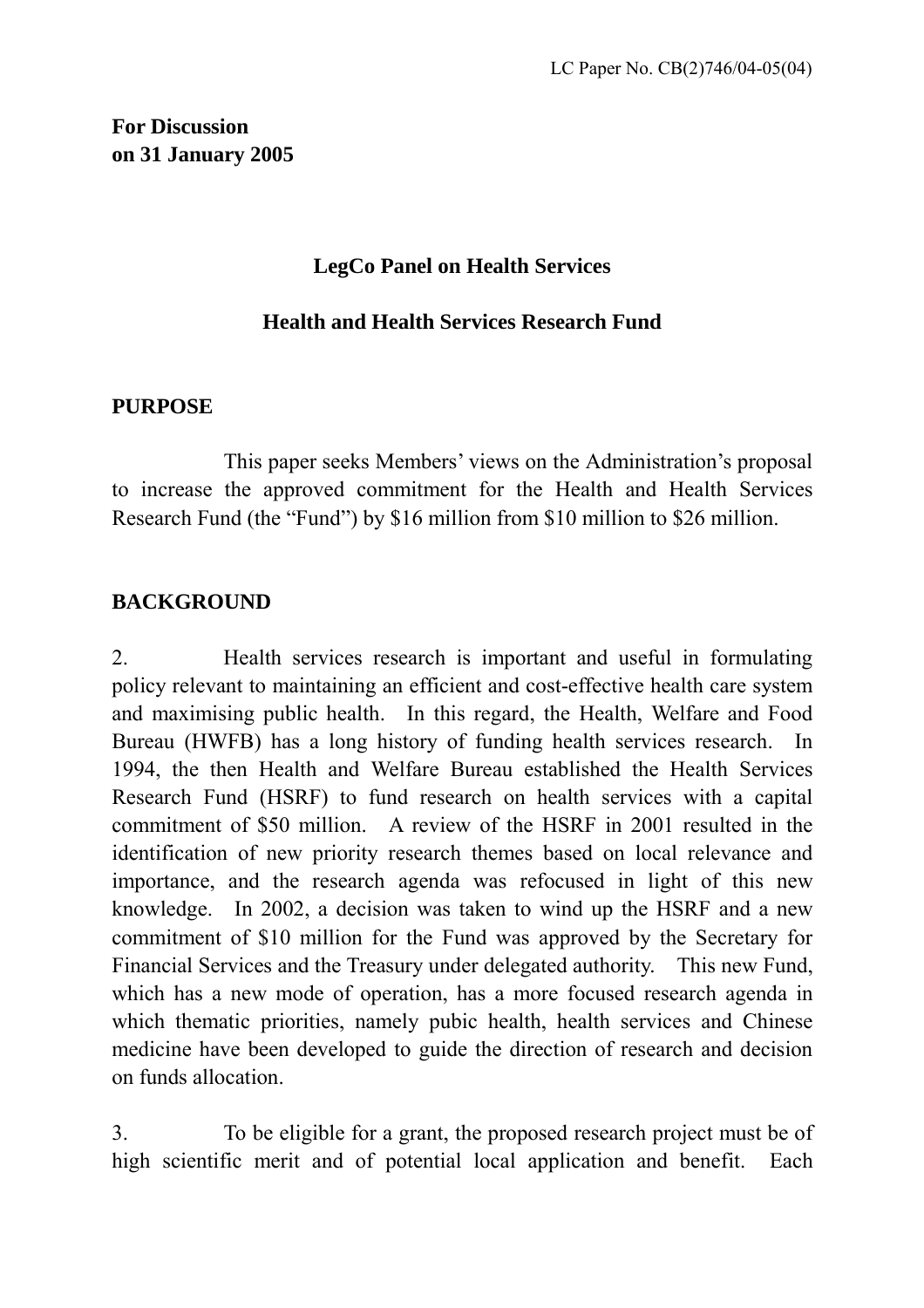application will be subjected to a two-tiered peer review process. In line with international experience, the criteria for vetting applications will be centred on the following broad principles -

- (a) degree of correlation with the priority of the Fund;
- (b) scientific quality of the proposed research project;
- (c) track record and research capacity of the applicant/applying institution; and
- (d) scientific opportunity in terms of potential to improve human health and health services.

A Research Council was established under the Fund which makes final decision on the allocation of research funds. It is chaired by the Secretary for Health, Welfare and Food and members include representatives from the Department of Health, Hospital Authority, academic institutions and private sector.

4. The Fund calls for application once per year. With the approved commitment of \$10 million in 2002, two open calls for applications were issued in November 2003 and September 2004, respectively. A total of 18 applications amounting to \$8.03 million from the 2003 round, which focused on the thematic priorities have been approved. The Research Council of the Fund is currently reviewing applications from the latest call and has identified a number of applications worthy of support that would require funding of about \$6 million. However, the uncommitted balance of the Fund is only \$1.97 million, which is insufficient to support these worthwhile projects. There is therefore a need to increase the commitment to continue the operation of the Fund.

## **JUSTIFICATION**

## **Health services research has helped to support health policy formulation**

5. Under the HSRF and the Fund, a total of 202 health services research projects have been funded since 1994. Of these, 175 have been completed, nine are currently in progress, and 18 are due to begin shortly. These projects are approved on the basis that the knowledge generated produces one or more of the following benefits -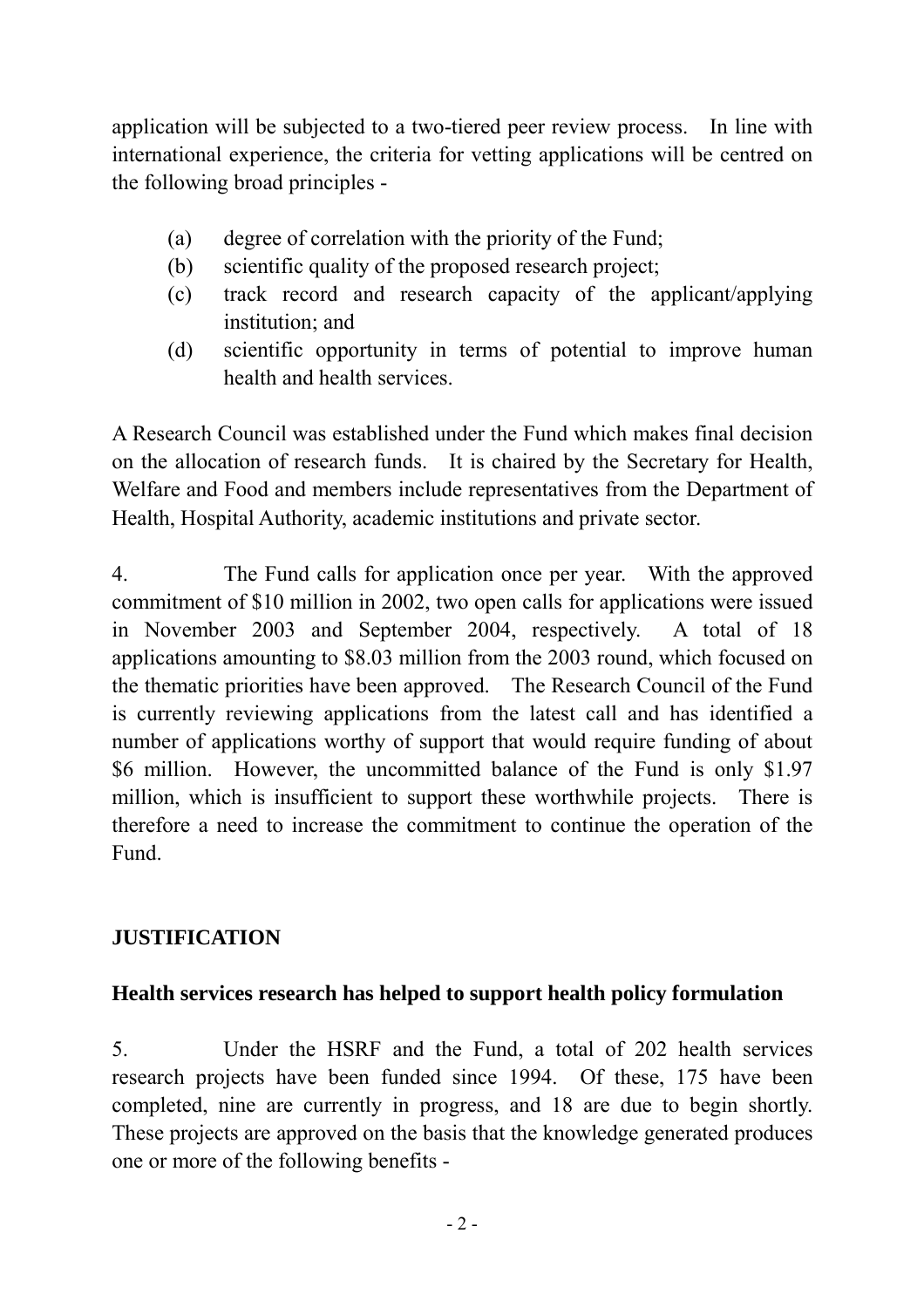- (a) enhance population health and improve quality of life;
- (b) enable health policy formulation based on locally relevant generated evidence;
- (c) improve cost effectiveness of the health care system;
- (d) improve the standards and effectiveness of care; and
- (e) facilitate private-public partnership and improve the delivery of healthcare services.

6. There are notable contributions of considerable public health importance that have arisen directly as a result of health services research. These include the re-orientation of the Government-sponsored cervical screening services to better target the clients, introduction of a new, cheaper and more effective treatment of recurrent peptic ulcer bleeding which resulted in a profound change in clinical practice, implementation of fees and charges in the Accident and Emergency services following research studies on its utilisation, and introduction of tobacco control legislation after studies demonstrated the harmful effects of smoking and beneficial effects of smoking prevention/cessation/reduction programmes. Details about the relevant research findings and contributions are at *Annex*.

7. Since the establishment of the Fund in 2002, a total of 18 projects which focused on the three themes, have been supported. The research studies are due to begin and we expect their findings to contribute to furthering population health and enhancing health policy formulation. A brief summary of some of these newly approved projects is given below as an illustration of their potential benefits -

(a) *health services for cancer patients -* Several different studies have been approved that assess various treatment modalities to improve the quality of life and psychological well-being of cancer patients. The studies will increase our understanding of cancers in these groups and lead to more effective management of these conditions.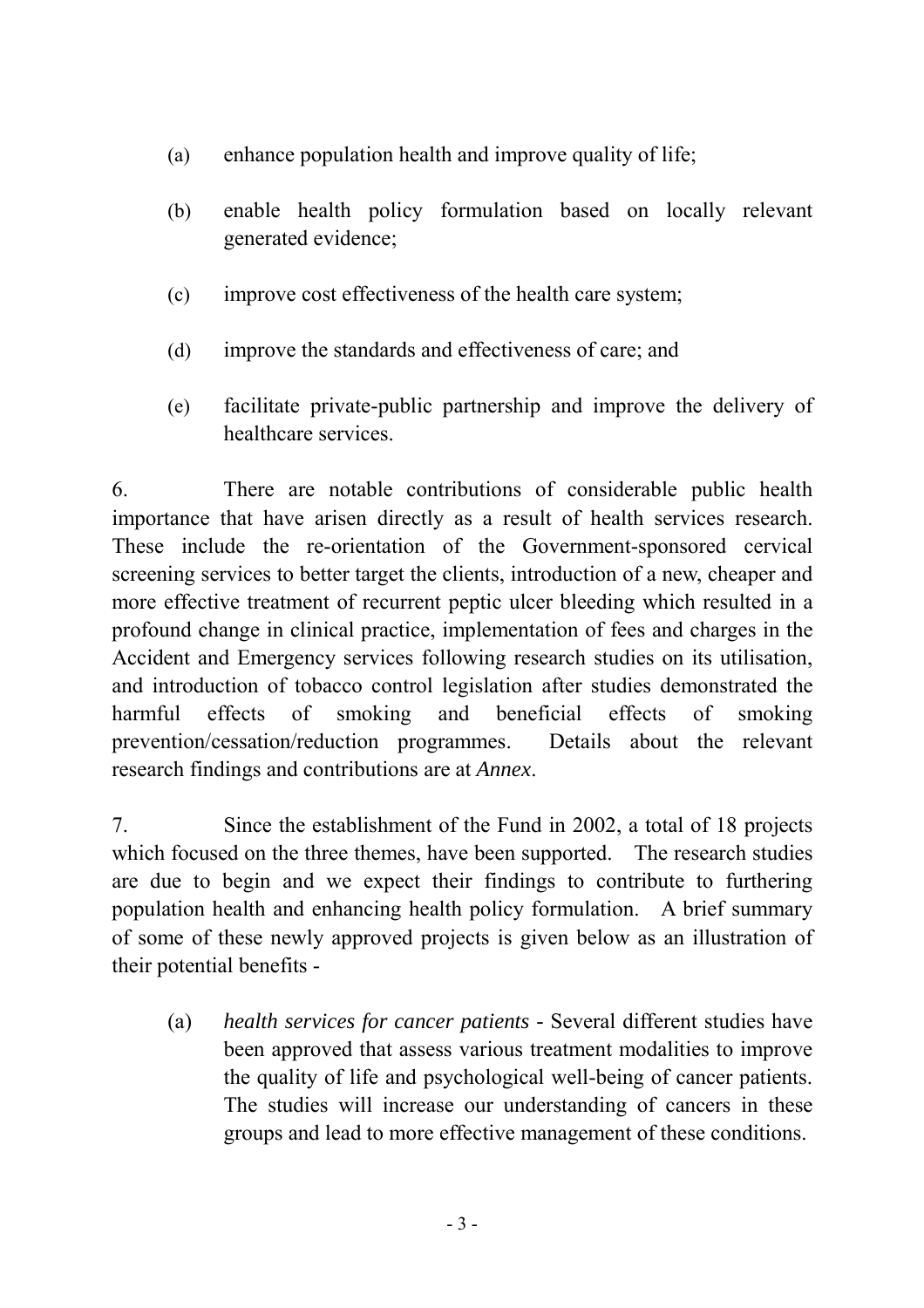- (b) *care for the elderly with chronic diseases* Three different studies with focus on an early detection of dementia in the elderly, new form of treatment for stroke, and an analysis of the risk factors for urinary tract symptoms, will help identify treatment and management modalities that will improve health outcome and reduce caregiver burden.
- (c) *health policy on exercise* Three different studies will examine effectiveness of various types of exercise. These include the usefulness of a community management model to promote exercise for patients with chronic conditions, the effectiveness of stair climbing, Tai Chi and walking exercise in improving health. These studies will guide the adoption of effective interventions to promote exercise and translate ultimately into a reduction of use of health care facilities and resources.
- (d) *effectiveness of health service provision -* A study will evaluate effectiveness of different models of health care delivery in the primary care setting of General Out-patient Clinics in Hong Kong. The outcome of this study will inform policy maker of the need to review and revamp the primary health care delivery model in Hong Kong.

# **Increased health services research capacity and created strategic reserve of talent**

8. Our funding and support for research has been instrumental in building research capacity and infrastructure in Hong Kong. It has enabled several hundred young talents (approximately two new research-related personnel are recruited for each funded project) to be recruited and trained in scientific and healthcare-related research techniques. These young researchers together with the established researchers in the universities and health sector form a pool of highly skilled staff engaged in health and health services research. This forms an important strategic research asset for improving population health and informing policy.

## **Critical mass of health-related research findings**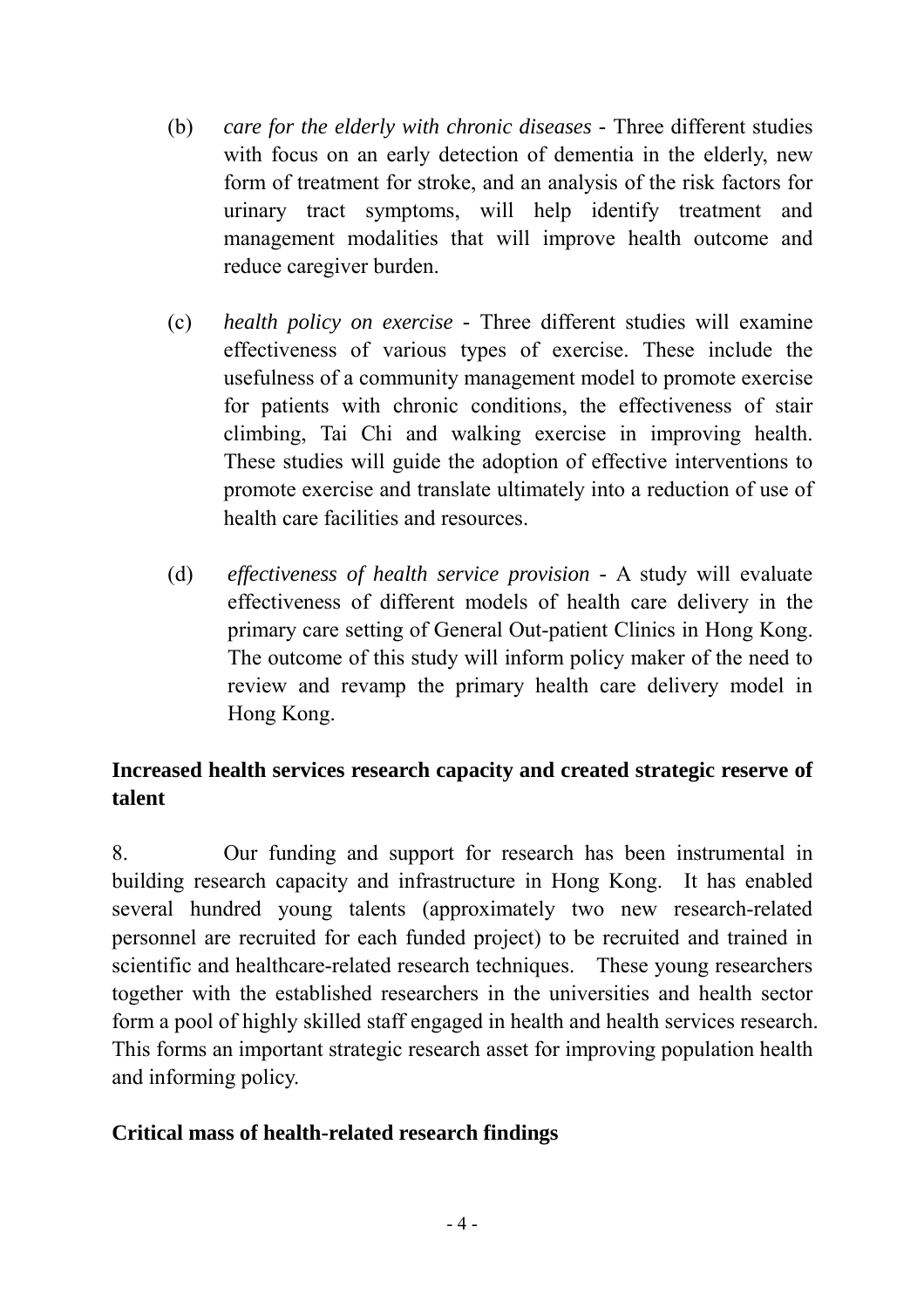9. Research summaries produced from completed projects are uploaded to the website of the Research Fund Secretariat of the HWFB for public access. In addition, these research findings have been distributed to about 500 different health-related organisations in Hong Kong (including universities, hospitals and medical clinics, professional societies/colleges and government departments). The research data represents an important knowledge resource for the health services research community in addition to being a public reference database.

10. These research findings have also been presented in at least 105 local and overseas conferences. At least 180 peer-reviewed articles, conference proceedings and abstracts have also been published in local and overseas journals. The productivity of the Fund in terms of concrete deliverables is further testament to its usefulness to the health services research community and its potential to influence and direct health care policy.

# **FINANCIAL IMPLICATIONS**

11. Based on the funding requirements of the two previous rounds of the Fund as mentioned in para 4 above, we estimate that each year the Fund will require at least \$4 to \$5 million to support the approved projects. We propose to increase the approved commitment by \$16 million from \$10 million to \$26 million, so as to allow the Fund to issue a further two to three rounds of applications from 2005 to 2007. A review of the Fund will be conducted in 2007 when all the 18 projects in the first round would have been completed.

## **ADVICE SOUGHT**

12. Members are invited to comment on the proposal to increase the commitment of the Fund from \$10 million to \$26 million. Subject to Members' views, we shall submit the proposal to the Finance Committee for consideration.

Health, Welfare and Food Bureau January 2005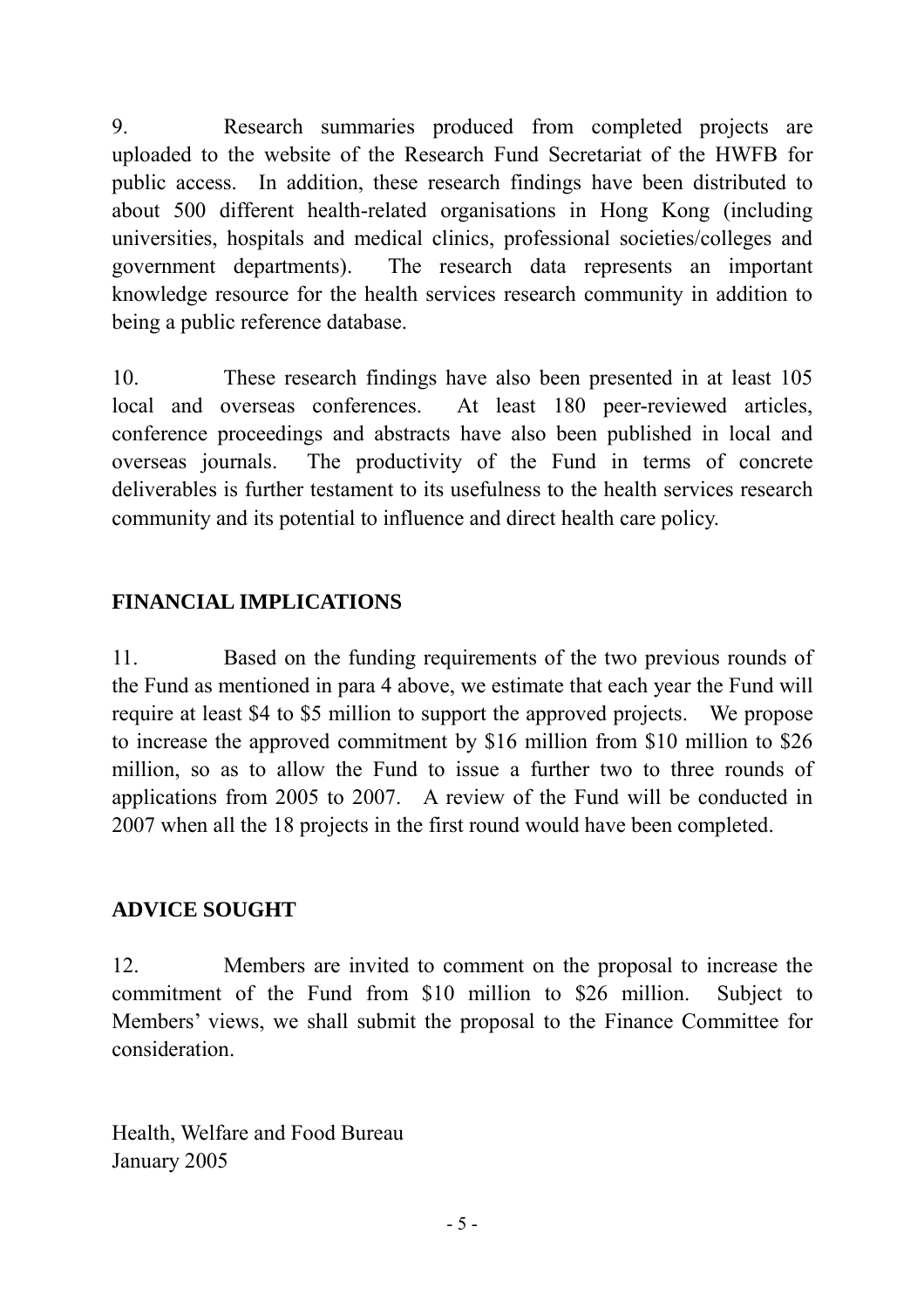#### **Annex**

## **Examples of contributions of health services research to public health policy formulation**

- 1. **Revamping cervical screening for women health** local studies showed that Hong Kong's existing voluntary cervical screening services were not cost-effective and may lead to harm through over-screening subjects at low risk. Unscreened women are at a  $2.7 - 10$  times greater risk of cancer than screened women. As such, the current system is likely to have prevented only about 26% of new cervical cancer cases. However, a targeted screening programme which covers about 80% of the population and with a 3-4 year screening interval would prevent 70% of new cervical cancer cases. These findings have led the Department of Health's Cervical Screening Task Force to re-orientate its strategy and develop and implement the new Cervical Screening Programme since March 2004. Using the outcomes of this research the Task Force has also estimated the potential health care benefit of the new screening programme.
- 2. **Improving clinical treatment of diseases** the finding of a health service research in 1997 that a one-week course of triple therapy greatly increased the cost-effectiveness of managing recurrent bleeding of peptic ulcers compared with the routine long-term medication resulted in a profound and fundamental shift in the clinical treatment of recurrent ulcer bleeding in Hong Kong and around the world. It is estimated that using just one-week triple therapy to prevent recurrent ulcer bleeding, approximately \$3,500 would be saved for every patient each year. Patients are no longer required to receive daily medication on a long term basis. Given that Hong Kong has one of the highest incidence of bleeding peptic ulcer in the world (169 per 100,000 population), such improvement in clinical treatment has a considerable impact on the health service. It not only generates significant savings to the health service due to the change in clinical practice, but also enhances enormously the quality of life of more than 11,300 bleeding ulcer patients in Hong Kong.
- 3. **Re-orientating healthcare delivery** the finding of various research studies conducted between 1996 to 1999 that many people attended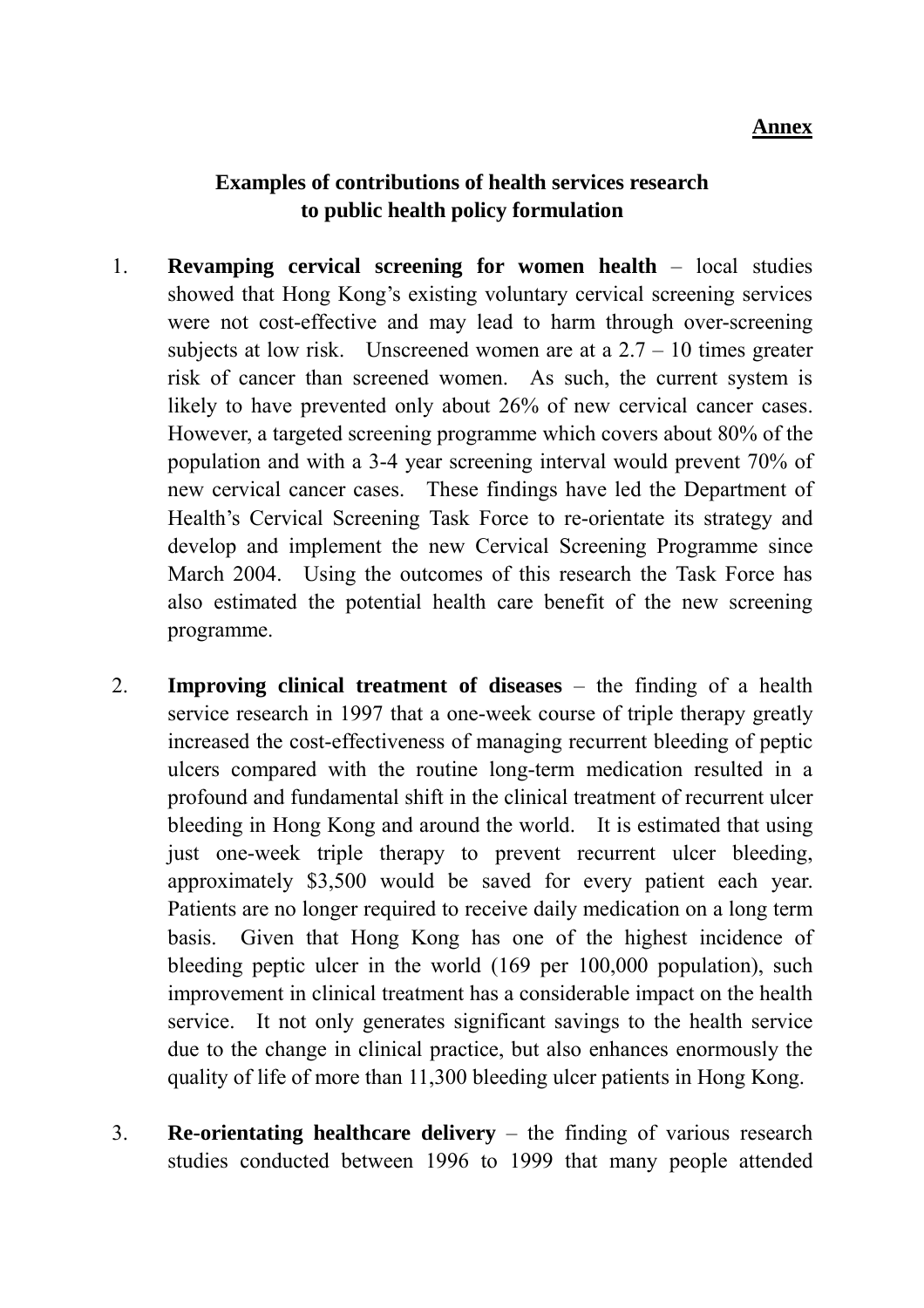Accident & Emergency departments with non-urgent cases due to the free and round-the-clock provision of these publicly funded services was instrumental in making the case for introducing fees and charges in an attempt to redirect non-urgent cases to primary health care providers and enhancing the service for those genuinely in need. The relevant research has also provided evidence-based information for the Hospital Authority to widely publicise its triage system to reduce the inappropriate use of Accident and Emergency services arising from public's ignorance or misconception about the services.

4. **Tackling smoking and tobacco related diseases** – the group of tobacco related studies conducted in these ten years have provided a series of 'firsts' in terms of high level evidence against the harm of tobacco smoking and the beneficial effects of smoking prevention/cessation/reduction programmes. These research findings resulted in a more informed debate on the anti-smoking and tobacco-control legislation and guided government support for smoking prevention/cessation/reduction programmes.

To optimise population health, the Government has utilised the research findings and placed health education and promotion high on its agenda, emphasizing the harmful effects of passive smoking on children and making appeal to parents to quit smoking. It was quantified that for a cohort of babies born in 1997 who were exposed to second hand smoke when they were still in the mother's womb, they would incur an additional 1 581 hospital attendances in their first year of life, costing over \$16.4 million. When they were further exposed to second hand smoke at home in their first year of life, they would have an extra 662 hospitalisation episodes, with a cost over \$7.0 million.

Local studies have further shown that a conservative estimate of the cost of smoking among adults for 1998 amounted to \$2.3 billion for health care and \$1.9 billion for productivity losses. It was observed that 80% of these health care costs were absorbed by the public sector, while 21% of the productivity losses were due to passive smoking at work. The effectiveness of various smoking cessation/reduction programmes was also demonstrated. Local studies have found the effectiveness of doctor's health advice, nursing support to mothers of sick children and